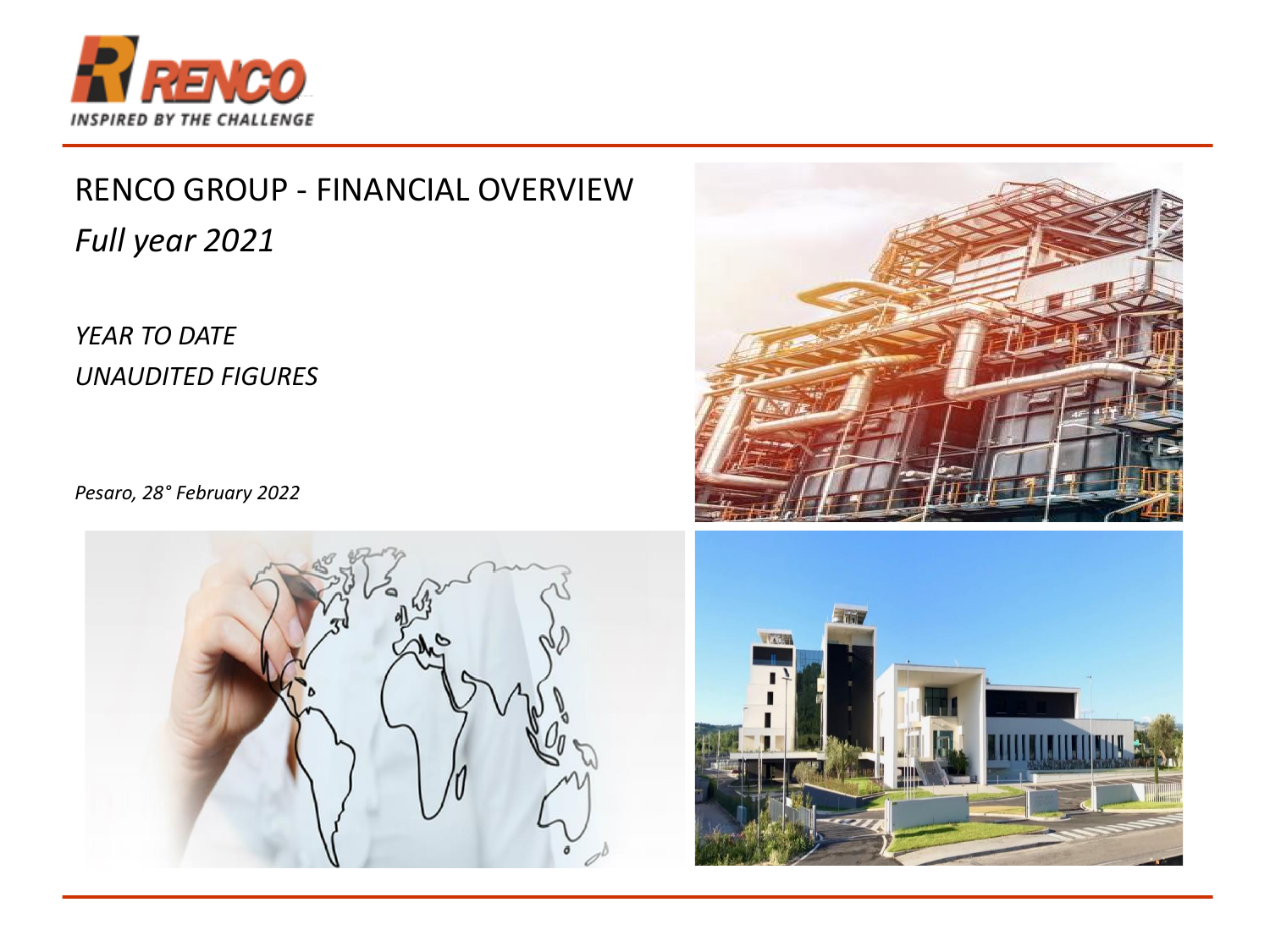

- 1. PRODUCTION VALUE & EBITDA
- 2. BACKLOG
- 3. NET FINANCIAL POSITION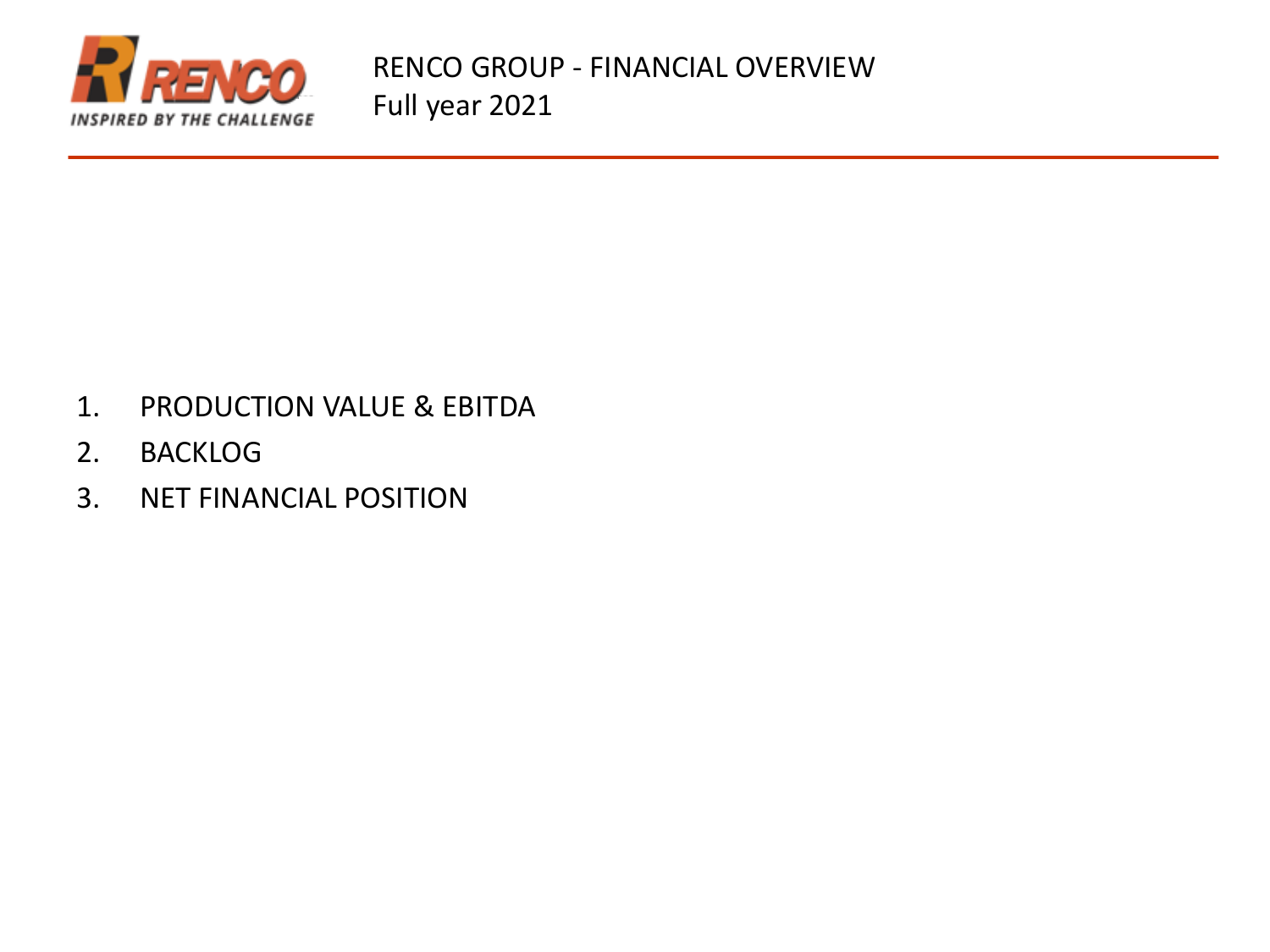

### **1. PRODUCTION VALUE & EBITDA**

### *Business Unit & Geographical Area*

*Full year 2021*

| <b>BUSINESS UNIT</b>                     | <b>PRODUCTION</b><br><b>VALUE YTD</b> | <b>EBITDA YTD</b> | <b>EBITDA %</b> | <b>PRODUCTION</b><br><b>VALUE YTD -1</b> | <b>EBITDA YTD-1</b>  | <b>EBITDA %</b> |
|------------------------------------------|---------------------------------------|-------------------|-----------------|------------------------------------------|----------------------|-----------------|
| <b>SERVICE</b>                           | 60,3                                  | 10,8              | 17,8%           | 40,3                                     | 10,7                 | 26,6%           |
| <b>BUILDINGS</b>                         | 82,4                                  | 20,8              | 25,2%           | 64,6                                     | 7,2                  | 11,1%           |
| <b>ENERGY</b>                            | 138,6                                 | 7,2               | 5,2%            | 145,8                                    | 13,2                 | 9,1%            |
| <b>ASSET MANAGEMENT</b>                  | 29,7                                  | 12                | 42,0%           | 34,1                                     | 13,1                 | 38,4%           |
| <b>GENERAL EXPENSES</b>                  | 1,7                                   | $-15,7$           |                 |                                          | $-15,9$              |                 |
| <b>TOTAL VS/THIRD PARTIES</b>            | 312,7                                 | 35,5              | 11,3%           | 284,8                                    | 28,3                 | 9,9%            |
| INCREASES IN FIXED ASSETS                | 11,2                                  |                   |                 | 21,9                                     |                      |                 |
| <b>TOTAL RENCO GROUP</b>                 | 324,0                                 | 35,5              | 10,9%           | 306,7                                    | 28,3                 | 9,2%            |
| <b>GEOGRAPHICAL AREA</b>                 | <b>PRODUCTION</b><br><b>VALUE YTD</b> | <b>EBITDA YTD</b> | <b>EBITDA %</b> | <b>PRODUCTION</b><br><b>VALUE TYD -1</b> | <b>EBITDA YTD -1</b> | <b>EBITDA %</b> |
| <b>RUSSIA &amp; CIS</b>                  | 90.1                                  | 11,8              | 13.1%           | 125,4                                    | 16,7                 | 13,3%           |
| <b>AFRICA</b>                            | 76,9                                  | 17,4              | 22.6%           | 99,0                                     | 13,2                 | 13,3%           |
| <b>FUROPE</b>                            | 139,8                                 | 12,1              | 8,7%            | 71,3                                     | 9,4                  | 13,2%           |
| <b>MIDDLE EAST &amp; OTHER COUNTRIES</b> | 17,1                                  | 5,2               | 30,3%           | 11,0                                     | 2,6                  | 23,6%           |

| <b>TOTAL RENCO GROUP</b> | ₩ | .9% |  | m<br>-70 |
|--------------------------|---|-----|--|----------|

HEADQUARTER EXPENSES -11,0 -13,6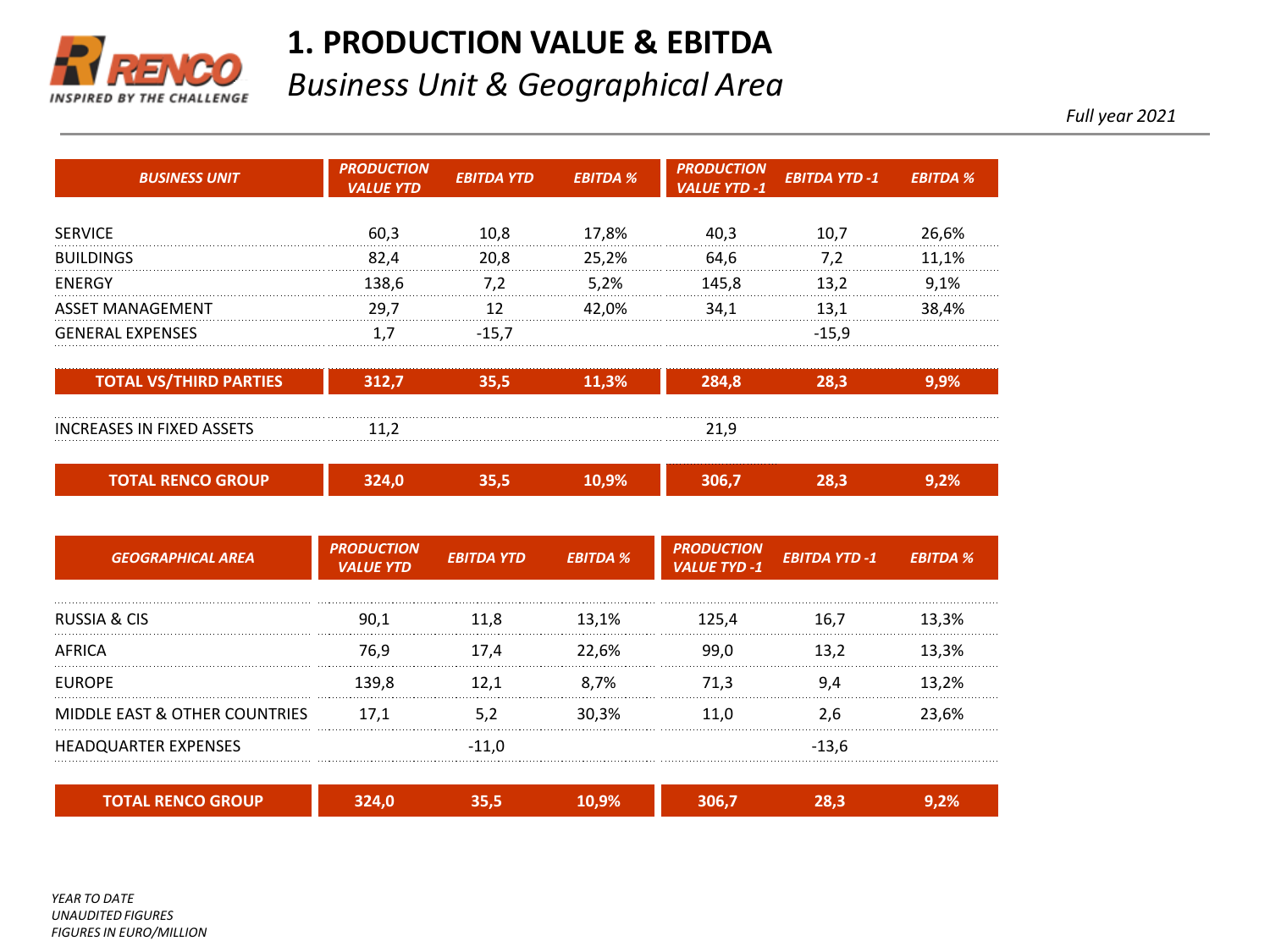

## **2. BACKLOG** *Business Unit & Geographical Area*

*Full year 2021*

| <b>BUSINESS UNIT</b>     | <b>BACKLOG</b> | <b>BACKLOG</b> |  |
|--------------------------|----------------|----------------|--|
|                          | <b>YTD</b>     | $YTD - 1$      |  |
|                          |                |                |  |
| <b>SERVICE</b>           | 173,0          | 81,3           |  |
| <b>BUILDINGS</b>         | 550,4          | 193,5          |  |
| <b>ENERGY</b>            | 102,4          | 157,4          |  |
| <b>ASSET MANAGEMENT</b>  | 190,0          | 156.5          |  |
|                          |                |                |  |
| <b>TOTAL RENCO GROUP</b> | 1.015,8        | 588.7          |  |

| <b>GEOGRAPHICAL AREA</b>                 | <b>BACKLOG</b> | <b>BACKLOG</b> |  |
|------------------------------------------|----------------|----------------|--|
|                                          | <b>YTD</b>     | $YTD - 1$      |  |
| <b>RUSSIA &amp; CIS</b>                  | 229,2          | 116,9          |  |
| AFRICA                                   | 261,2          | 223,5          |  |
| <b>EUROPE</b>                            | 448,9          | 198,0          |  |
| <b>MIDDLE EAST &amp; OTHER COUNTRIES</b> | 76.5           | 50,3           |  |
| <b>TOTAL RENCO GROUP</b>                 | 1.015,8        | 588,7          |  |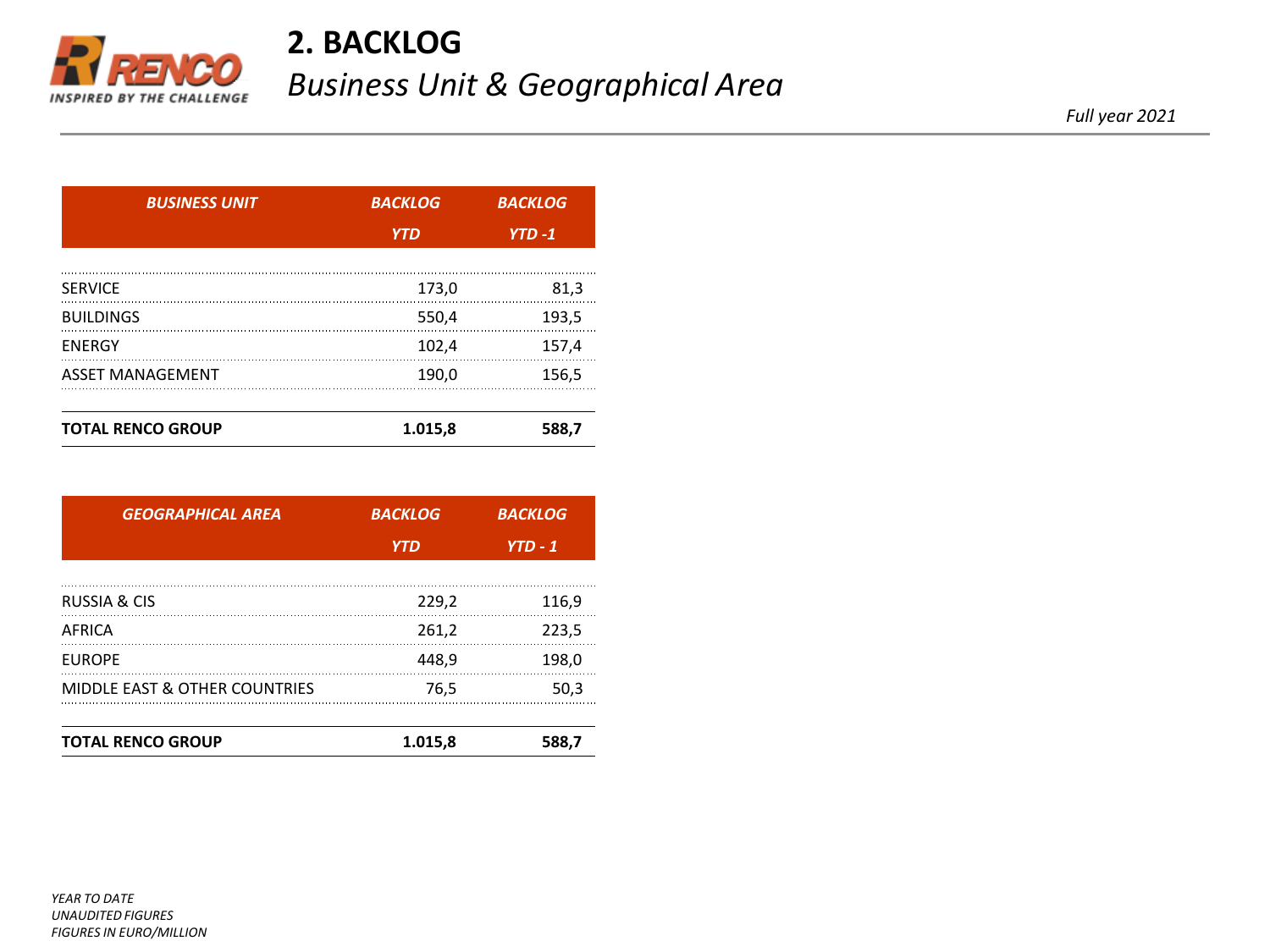

*FIGURES IN EURO/MILLION*

**2. BACKLOG** 

*Details*

*Full year 2021*

| <b>DIVISION</b>  | <b>JOB</b>                         | <b>COUNTRY</b>   | <b>CLIENT</b>        | <b>CONTRACT VALUE</b><br>(€/Mil.) | <b>YEAR END</b> | <b>TO BE PRODUCED</b><br>(€/Mil.) |
|------------------|------------------------------------|------------------|----------------------|-----------------------------------|-----------------|-----------------------------------|
|                  | <b>CASSIOPEA</b>                   | <b>ITALIA</b>    | ENI                  | 18,8                              | 2023            | 17,6                              |
|                  | <b>SARIR LIBIA</b>                 | <b>LIBIA</b>     | <b>EMI FRANCE</b>    | 57,3                              | 2022            | 3,5                               |
|                  | <b>EVERDRUP COMPRESSION STATIC</b> | DANIMANRCA       | ENERGYNET            | 77,3                              | 2022            | 10,0                              |
| <b>ENERGY</b>    | <b>LNG CANADA</b>                  | <b>ITALIA</b>    | <b>NUOVO PIGNONE</b> | 40,9                              | 2022            | 20,6                              |
|                  | FOTOVOLTAICO MOZAMBICO             | <b>MOZAMBICO</b> | <b>CSM</b>           | 18,7                              | 2023            | 18,7                              |
|                  | EOLICO SALINELLA                   | <b>ITIALIA</b>   | SALINELLA SRL        | 27,4                              | 2023            | 26,9                              |
|                  | <b>MANUTENZIONE SRG - SOLAR</b>    | <b>ITALIA</b>    | <b>SNAM</b>          | 1,2                               | 2024            | 0,6                               |
|                  | <b>GTCPP EXPANSION BAKU</b>        | AZERBAIJAN       | LLAMREI              | 4,5                               | 2023            | 4,5                               |
|                  | <b>TOTAL DIVISION</b>              |                  |                      | 246,3                             |                 | 102,4                             |
|                  | CAMPO CCS JV                       | MOZAMBICO        | ccs                  | 76,1                              | 2023            | 29,0                              |
|                  | TEMPORARY BUILDINGS CCS JV         | <b>MOZAMBICO</b> | CCS                  | 50,9                              | 2023            | 27,9                              |
|                  | LAVORI 110 SICILIA                 | <b>ITALIA</b>    | VARI                 | 81,6                              | 2023            | 66,4                              |
|                  | LAVORI 110 UMBRIA                  | <b>ITALIA</b>    | VARI                 | 91,4                              | 2024            | 80,2                              |
|                  | LAVORI 110 MARCHE - ROMAGNA        | <b>ITALIA</b>    | VARI                 | 136,0                             | 2024            | 124,6                             |
|                  | <b>RELAIS TODINI</b>               | <b>ITALIA</b>    | TODINI               | 11,5                              | 2023            | 11,4                              |
|                  | OSPEDALE LIBIA - Al Zawiya         | <b>LIBIA</b>     | MINISTRY OF HEALTH   | 62,0                              | 2024            | 62,0                              |
| <b>BUILDINGS</b> | EX CORDERIA VISERBA                | <b>ITALIA</b>    | RENCO VALORE         | 38,5                              | 2024            | 38,5                              |
|                  | <b>EX STAZIONE CORTINA</b>         | <b>ITALIA</b>    | RENCO VALORE         | 53,0                              | 2024            | $5,0$                             |
|                  | CAMPO 1500 AFUNGI                  | <b>MOZAMBICO</b> | RENCO VALORE         | 31,1                              | 2024            | 20,6                              |
|                  | <b>MERCATO DI RIMINI</b>           | <b>ITALIA</b>    | RENCO VALORE         | 18,0                              | 2023            | 11,0                              |
|                  | <b>VILLA DELLE ROSE</b>            | <b>ITALIA</b>    | <b>RENCO VALORE</b>  | 8,5                               | 2023            | 8,5                               |
|                  | OPER. VECCHIO VELODROMO            | AREMENIA         | RENCO VALORE         | 52,5                              | 2024            | 53,0                              |
|                  | MANUTEN. STRAORDINARIE             | <b>MONDO</b>     | RENCO VALORE         | 6,0                               | 2024            | 6,0                               |
|                  | <b>FIT OUT WORKS</b>               | MONDO            | RENCO VALORE         | 3,0                               | 2024            | 3,0                               |
|                  | VARIE                              |                  |                      | 6,1                               |                 | 3,3                               |
|                  | <b>TOTAL DIVISION</b>              |                  |                      | 726,3                             |                 | 550,4                             |
|                  | <b>ENI CONGO PERSONNEL</b>         | CONGO            | ENI CONGO            | 179,6                             | 2023            | 49,5                              |
|                  | <b>BAKER HUGES</b>                 | <b>MONDO</b>     | <b>BAKER HUGES</b>   | 80,4                              | 2024            | 59,5                              |
| <b>SERVICE</b>   | <b>NCOC</b>                        | KAZAKHSTAN       | <b>NCOC</b>          | 33,7                              | 2024            | 27,0                              |
|                  | <b>BARGE ALBANIA</b>               | <b>ALBANIA</b>   |                      | 20,0                              | 2023            | 20,0                              |
|                  | <b>OTHERS</b>                      | MONDO            | VARI                 | 26,9                              | N.D.            | 17,0                              |
|                  | <b>TOTAL DIVISION</b>              |                  |                      | 340,6                             |                 | 173,0                             |
| ASSET MANAGEMEN1 | VARIE                              |                  |                      | 190,0                             | 2025            | 190,0                             |
|                  | <b>TOTAL DIVISION</b>              |                  |                      | 190,0                             |                 | 190,0                             |

| <b>TOTAL BACKLOG</b>                                                                            | 1.503,2 | .015,8 |
|-------------------------------------------------------------------------------------------------|---------|--------|
| YEAR TO DATE<br>the contract of the contract of the contract of the contract of the contract of |         |        |
| <b>UNAUDITED FIGURES</b>                                                                        |         |        |